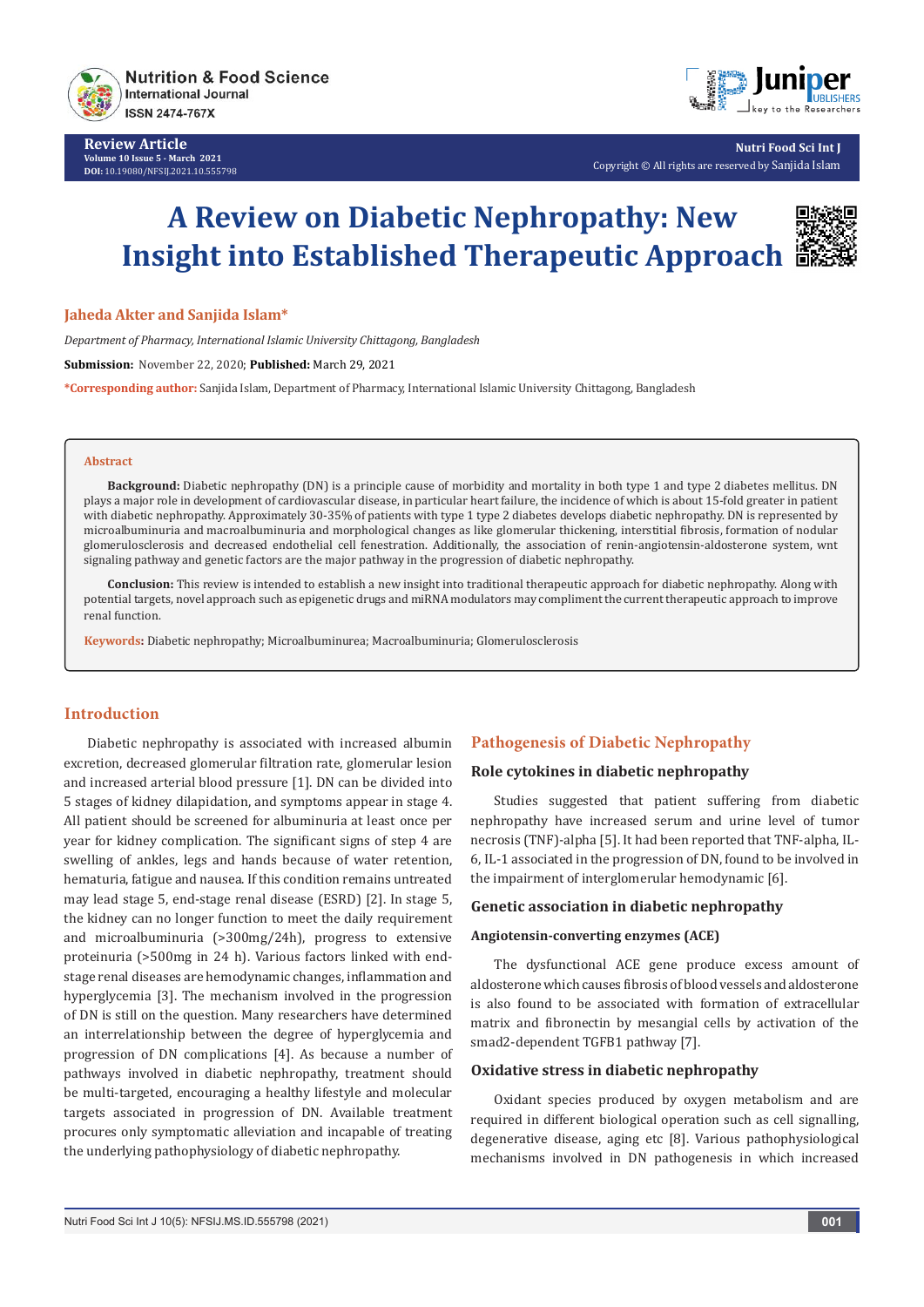oxidant species have been recognized as the single underlying strenuous event therefore, elevated oxidant species accommodates a decisive central and significant role in the pathogenesis of diabetic nephropathy. In vitro and in vivo experimental models of diabetes have determined that metabolic (hyperglycemia, dyslipidaemia) and hemodynamic (systemic and glomerular hypertension) insults define the two principal drivers of oxidative stress in the diabetic kidney [9]. Overexpression of glucose transport because of metabolic- hemodynamic interaction, synergistically fuels an increase in oxidant species production and development of DN and other diabetic microvascular diseases. Oxidant species causes the damage in all the layers of the glomerular filtration barrier, functional alterations of the interaction between glomerular endothelial cells with glycocalyx layer and podocyte [10].

#### **Conventional Drugs for Diabetic Nephropathy**

## **Glucose lowering agent in diabetic nephropathy**

Sodium-glucose cotransporter 2 (SGLT2) inhibitors have been used for reducing hyperglycemia because SGLT2 is responsible for reabsorbing of the glucose in the glomerular infiltrate. Empagliflozin, an SGLT2 inhibitor, slower the progression of kidney diseases [11]. Dipeptidyl peptidase -4(DPP-4) inhibitors such as linagliptin and saxagliptin (SAVOR-TIMI 53 trial) known to reduce the amount of albuminuria [12].

# **Cyclooxygenase (COX) and Xanthine oxidase (XO) inhibitor in diabetic nephropathy**

Aspirin as a non-specific and others specific COX-2 inhibitors improve glomerular lesion, in pre-clinical models of diabetes [13]. Purine xanthine oxidase (XO) inhibitor reduce inflammation and oxidative stress in diabetic nephropathy [14].

# **Hydroxy-3-methylglutaryl coenzyme A reductase inhibitors and diabetic nephropathy**

It was reported that statins amend renal dysfunction and reduce renal injury by inhibition of isoprenylation of Ras and Rho GTPases. Which may lead to decreased monocyte/macrophage infiltration and activating protein-1 (AP-1) in the glomerulus, adhesion of molecules, decreased mesangial proliferation and decreased accumulation of extracellular matrix and fibrosis [15].

#### **Endothelin receptor antagonist in diabetic nephropathy**

Avosentan, an endothelin-1 receptor A antagonist, found to reduce albuminuria. A study conducted on randomized controlled trial on 56 patients treated with oral bosentan for 4 weeks improves peripheral endothelial function [16].

#### **Antioxidants against diabetic nephropathy**

Pyridoxamine can remove free radicals and carbonyl product, and block the synthesis of AGEs. Pyridoxamine phase II trials showed the normal renal function had lower average serum creatinine level. Currently PIONEER -CSG -17 trial investigating to prove such benefit about use of pyridoxamine [17]. It has been reported that teneligliptin is a DPP-4 inhibitor with antioxidant.

#### **MicroRNA and diabetic nephropathy**

Under hyperglycemia conditions, up regulated micrRNAs result in pathogenesis of diabetic nephropathy [18]. It was suggested, miR-192 & miR-200 contribute to stimulate of TGFbeta 1 and fibrosis, which may consequently cause renal damage [19]. Therefore, miRNA may inhibit diabetic nephropathy by regulating various biological processes. Application of kidney protective miRNAs and knockout of inducing miRNA could be some of the approaches to restoring renal function in diabetic nephropathy [20].

## **Future Prospect of Drugs for Diabetic Nephropathy**

Recent studies are gathering the evidence about involvement of autophagy with DN because of its cryoprotective activity in the kidney [21]. mTOR may suppress autophagy. mTORC1 inhibitors such as rapamycin or sirolimus have been found to be effective as renoprotective agents except for the negative effect on renal function and proteinuria [22].

# **Update on Recent Clinical Trials**

Due to the distinct and complicated pathogenic mechanism associated with DN the failure rate of potential new drugs in clinical trials above 90% with only a fistful of these therapies achieving phase III trials. Summarizing the outcome of recently completed clinical trials in the past 5 years (2013-2018) and shown in Table 1 [23].

Table 1: Summarizing the outcome of recently completed clinical trials in the past 5 years (2013-2018).

| Drug                  | <b>Target</b>                            | <b>Outcome</b>                      |
|-----------------------|------------------------------------------|-------------------------------------|
| LY3016859             | Epidermal growth factor ligand inhibitor | Reduced proteinuria and albuminuria |
| Lipo-prostaglandin E1 | Cytokine & Angiopoietin inhibitior       | Improve renal hypoxia               |
| N-accetylcysteine     | Antioxidants                             | Reduced albuminuria                 |
| <b>Baricitinib</b>    | Janus kinase inhibitor                   | Lower UACR                          |
| PF-04634817           | Chemokine inhibitor                      | Reduction in UACR, blood pressure   |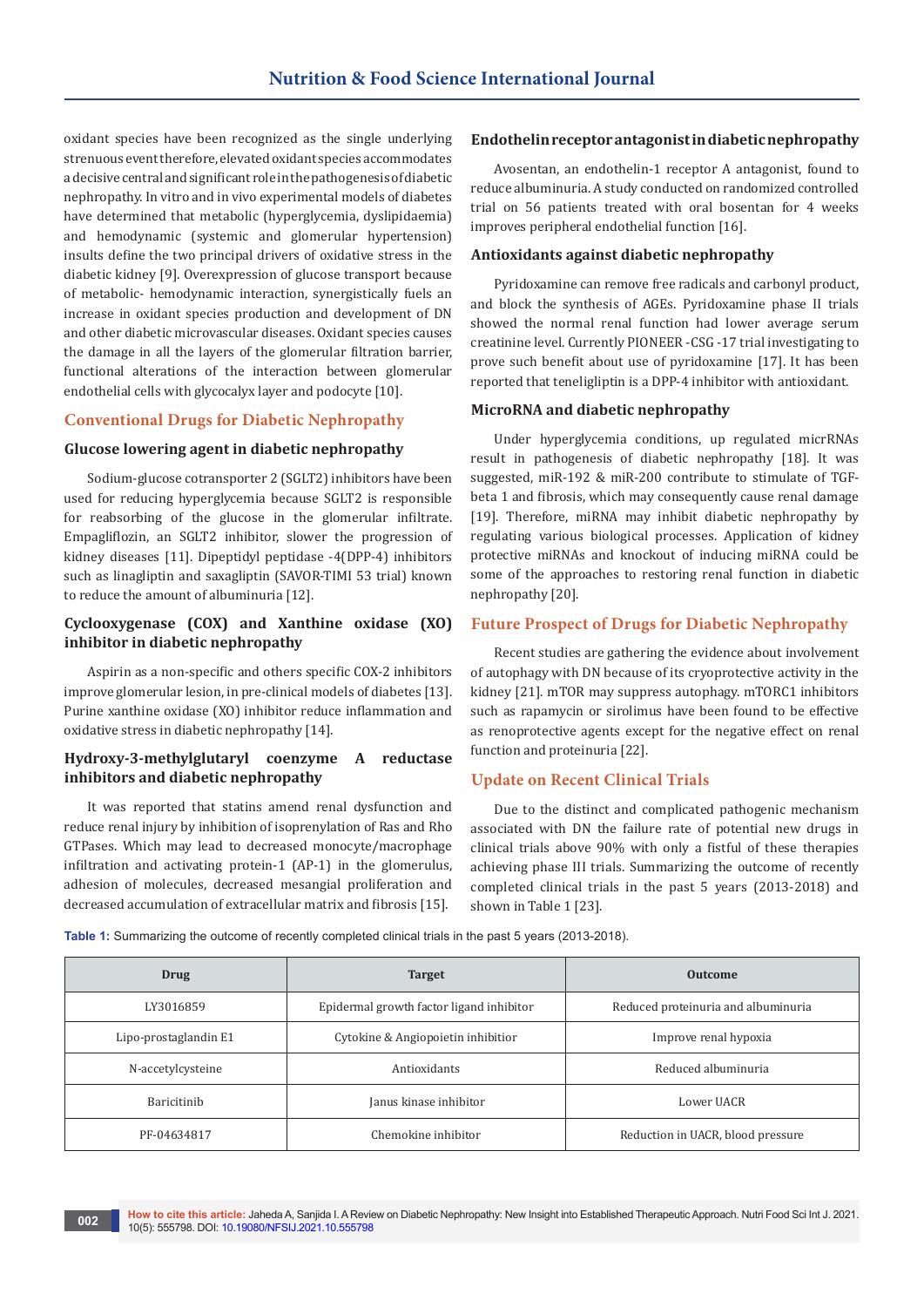#### **Conclusion**

Diabetic nephropathy remains one of the most prevalent and life-threatening complications of diabetes. Diabetic nephropathy cases increasing rapidly around the world. Recently available therapies provide only symptomatic relief and not capable to treat underlying pathophysiology of diabetic nephropathy. This review has discussed the many factors and pathophysiological mechanisms associated with the progression of diabetic nephropathy, targets and therapeutic approaches to reduce renal impairment and improve kidney function. It also provided with new insights into the treatment of diabetic nephropathy. Novel biomarkers holding strong potential requires further clinical studies. The review also focused on the future prospect of drug for the treatment of diabetic nephropathy and update of recent clinical trials of targets for the treatment of diabetic nephropathy. A combination of therapies with epigenetic drugs and miRNAs modulators may fulfil the current treatment strategy of diabetic nephropathy.

#### **References**

- 1. [Gheith O, Othman N, Nampoory N, Halimb MA, Al-Otaibi T \(2016\)](https://www.jesnt.eg.net/article.asp?issn=1110-9165;year=2016;volume=16;issue=3;spage=65;epage=72;aulast=Gheith)  [Diabetic kidney disease: difference in the prevalence and risk factors](https://www.jesnt.eg.net/article.asp?issn=1110-9165;year=2016;volume=16;issue=3;spage=65;epage=72;aulast=Gheith)  [worldwide. Journal of The Egyptian Society of Nephrology and](https://www.jesnt.eg.net/article.asp?issn=1110-9165;year=2016;volume=16;issue=3;spage=65;epage=72;aulast=Gheith)  [Transplantation 16\(3\): 65-72.](https://www.jesnt.eg.net/article.asp?issn=1110-9165;year=2016;volume=16;issue=3;spage=65;epage=72;aulast=Gheith)
- 2. [Gajjala PR, Sanati M, Jankowski J \(2015\) Cellular and molecular](https://pubmed.ncbi.nlm.nih.gov/26217336/)  [mechanisms of chronic kidney disease with diabetes mellitus and](https://pubmed.ncbi.nlm.nih.gov/26217336/)  [cardiovascular diseases as its comorbidities. Frontiers in immunology](https://pubmed.ncbi.nlm.nih.gov/26217336/)  [6: 340.](https://pubmed.ncbi.nlm.nih.gov/26217336/)
- 3. [Tabaei BP, Al-Kassab AS, Ilag LL, Zawacki CM, Herman WH 2001\) Does](https://pubmed.ncbi.nlm.nih.gov/11522699/)  [microalbuminuria predict diabetic nephropathy? Diabetes care 24\(9\):](https://pubmed.ncbi.nlm.nih.gov/11522699/)  [1560-1566.](https://pubmed.ncbi.nlm.nih.gov/11522699/)
- 4. [Schena FP, Gesualdo L \(2005\) Pathogenetic mechanisms of diabetic](https://pubmed.ncbi.nlm.nih.gov/15938030/)  [nephropathy. Journal of the American Society of Nephrology 16\(Suppl](https://pubmed.ncbi.nlm.nih.gov/15938030/)  [1\): S30-S33.](https://pubmed.ncbi.nlm.nih.gov/15938030/)
- 5. [Moriwaki Y, Yamamoto T, Shibutani Y, Aoki E, Tsutsumi Z, et al. \(2003\)](https://pubmed.ncbi.nlm.nih.gov/12759891/)  [Elevated levels of interleukin-18 and tumor necrosis factor-α in serum](https://pubmed.ncbi.nlm.nih.gov/12759891/)  [of patients with type 2 diabetes mellitus: relationship with diabetic](https://pubmed.ncbi.nlm.nih.gov/12759891/)  [nephropathy. Metabolism 52\(5\): 605-608.](https://pubmed.ncbi.nlm.nih.gov/12759891/)
- 6. Sindhughosa DA, Pranamartha AGMK (2017) The involvement of proinflammatory cytokines in diabetic nephropathy: Focus on interleukin 1 (IL-1), interleukin 6 (IL-6), and tumor necrosis factoralpha (TNF-α) signaling mechanism. bmj 6: 299.
- 7. [Ahn JH, Hong HC, Cho MJ, Kim YJ, Choi HY, et al. \(2012\) Effect of](https://pubmed.ncbi.nlm.nih.gov/22540049/)  [eplerenone, a selective aldosterone blocker, on the development of](https://pubmed.ncbi.nlm.nih.gov/22540049/)  [diabetic nephropathy in type 2 diabetic rats. Diabetes & metabolism](https://pubmed.ncbi.nlm.nih.gov/22540049/)  [journal 36\(2\): 128-135.](https://pubmed.ncbi.nlm.nih.gov/22540049/)
- 8. [Brownlee M \(2001\) Biochemistry and molecular cell biology of](https://pubmed.ncbi.nlm.nih.gov/11742414/)  [diabetic complications. Nature 414\(6865\): 813-820.](https://pubmed.ncbi.nlm.nih.gov/11742414/)
- 9. [Brownlee M \(2005\) The pathobiology of diabetic complications: a](https://pubmed.ncbi.nlm.nih.gov/15919781/)  [unifying mechanism. Diabetes 54\(6\): 1615-1625.](https://pubmed.ncbi.nlm.nih.gov/15919781/)
- 10. [Gnudi L, Viberti G, Raij L, Rodriguez V, Burt D, et al. \(2003\) GLUT-1](https://pubmed.ncbi.nlm.nih.gov/12771048/)  [overexpression: link between hemodynamic and metabolic factors in](https://pubmed.ncbi.nlm.nih.gov/12771048/)  [glomerular injury? Hypertension 42\(1\): 19-24.](https://pubmed.ncbi.nlm.nih.gov/12771048/)
- 11. [Wanner C, Inzucchi SE, Lachin JM, Fitchett D, Mattheus M, et al. \(2016\)](https://pubmed.ncbi.nlm.nih.gov/27806236/)  [Empagliflozin and progression of kidney disease in type 2 diabetes.](https://pubmed.ncbi.nlm.nih.gov/27806236/)  [New England Journal of Medicine 375\(18\): 323-334.](https://pubmed.ncbi.nlm.nih.gov/27806236/)
- 12. [Mosenzon O, Leibowitz G, Bhatt DL, Cahn, A, Hirshberg, B, et al. \(2017\)](https://pubmed.ncbi.nlm.nih.gov/27797925/)  [Effect of saxagliptin on renal outcomes in the SAVOR-TIMI 53 trial.](https://pubmed.ncbi.nlm.nih.gov/27797925/)  [Diabetes Care 40\(1\): 69-76.](https://pubmed.ncbi.nlm.nih.gov/27797925/)
- 13. [Cheng H, Fan X, Moeckel GW, Harris RC \(2011\) Podocyte COX-2](https://pubmed.ncbi.nlm.nih.gov/21737546/)  [exacerbates diabetic nephropathy by increasing podocyte \(pro\) renin](https://pubmed.ncbi.nlm.nih.gov/21737546/)  [receptor expression. Journal of the American Society of Nephrology](https://pubmed.ncbi.nlm.nih.gov/21737546/)  [22\(7\): 1240-1251.](https://pubmed.ncbi.nlm.nih.gov/21737546/)
- 14. [Lee HJ, Jeong KH, Kim YG, Moon JY, Lee SH, et al. \(2014\) Febuxostat](https://pubmed.ncbi.nlm.nih.gov/25034030/)  [ameliorates diabetic renal injury in a streptozotocin-induced diabetic](https://pubmed.ncbi.nlm.nih.gov/25034030/)  [rat model. American Journal of Nephrology 40\(1\): 56-63.](https://pubmed.ncbi.nlm.nih.gov/25034030/)
- 15. [Danesh FR, Kanwar YS \(2004\) Modulatory effects of HMG-CoA](https://faseb.onlinelibrary.wiley.com/doi/full/10.1096/fj.03-0839rev)  [reductase inhibitors in diabetic microangiopathy. The FASEB Journal](https://faseb.onlinelibrary.wiley.com/doi/full/10.1096/fj.03-0839rev)  [18\(7\): 805-815.](https://faseb.onlinelibrary.wiley.com/doi/full/10.1096/fj.03-0839rev)
- 16. [Rafnsson A, Böhm F, Settergren M, Gonon A, Brismar K, et al. \(2012\)](https://pubmed.ncbi.nlm.nih.gov/22200728/)  [The endothelin receptor antagonist bosentan improves peripheral](https://pubmed.ncbi.nlm.nih.gov/22200728/)  [endothelial function in patients with type 2 diabetes mellitus and](https://pubmed.ncbi.nlm.nih.gov/22200728/)  [microalbuminuria: a randomised trial. Diabetologia 55\(3\): 600-607.](https://pubmed.ncbi.nlm.nih.gov/22200728/)
- 17. [Andrew AH, Misha E, Daniel CC, David CC, Spence JD, et al. \(2010\)](https://pubmed.ncbi.nlm.nih.gov/20424250/)  [Effect of B-vitamin therapy on progression of diabetic nephropathy: a](https://pubmed.ncbi.nlm.nih.gov/20424250/)  [randomized controlled trial. Jama 303\(16\): 1603-1609.](https://pubmed.ncbi.nlm.nih.gov/20424250/)
- 18. [Schena F, Serino G, Sallustio F \(2014\) MicroRNAs in kidney diseases:](https://pubmed.ncbi.nlm.nih.gov/23787546/)  [new promising biomarkers for diagnosis and monitoring. Nephrology](https://pubmed.ncbi.nlm.nih.gov/23787546/)  [Dialysis Transplantation 29\(4\): 755-763.](https://pubmed.ncbi.nlm.nih.gov/23787546/)
- 19. [Kato M, Natarajan R \(2015\) MicroRNAs in diabetic nephropathy:](https://pubmed.ncbi.nlm.nih.gov/25877817/)  [functions, biomarkers, and therapeutic targets. Annals of the New York](https://pubmed.ncbi.nlm.nih.gov/25877817/)  [Academy of Sciences 1353\(1\): 72-88.](https://pubmed.ncbi.nlm.nih.gov/25877817/)
- 20. [Kato M, Dang V, Wang M, Park JT, Deshpande S, et al. \(2013\) TGF-β](https://pubmed.ncbi.nlm.nih.gov/23737551/)  [induces acetylation of chromatin and of Ets-1 to alleviate repression of](https://pubmed.ncbi.nlm.nih.gov/23737551/)  [miR-192 in diabetic nephropathy. Science signaling 6\(278\): ra43.](https://pubmed.ncbi.nlm.nih.gov/23737551/)
- 21. [Kim MK \(2017\)Treatment of diabetic kidney disease: current and](https://pubmed.ncbi.nlm.nih.gov/28704915/)  [future targets. The Korean journal of internal medicine 32\(4\): 622-](https://pubmed.ncbi.nlm.nih.gov/28704915/) [630.](https://pubmed.ncbi.nlm.nih.gov/28704915/)
- 22. [Torras J, Herrero FI, Gulias O, Flaquer M, Vidal A, et al. \(2009\)](https://academic.oup.com/ndt/article/24/12/3632/1832426)  [Rapamycin has dual opposing effects on proteinuric experimental](https://academic.oup.com/ndt/article/24/12/3632/1832426)  [nephropathies: is it a matter of podocyte damage? Nephrology Dialysis](https://academic.oup.com/ndt/article/24/12/3632/1832426)  [Transplantation 24\(12\): 3632-3640.](https://academic.oup.com/ndt/article/24/12/3632/1832426)
- 23. [Perez GMV, Sanchez NMD, Sanz AB, Martín CC, Ruiz OM, et al. \(2015\)](https://pubmed.ncbi.nlm.nih.gov/26239562/)  [Horizon 2020 in diabetic kidney disease: the clinical trial pipeline for](https://pubmed.ncbi.nlm.nih.gov/26239562/)  [add-on therapies on top of renin angiotensin system blockade. Journal](https://pubmed.ncbi.nlm.nih.gov/26239562/)  [of clinical medicine 4\(6\): 1325-1347.](https://pubmed.ncbi.nlm.nih.gov/26239562/)